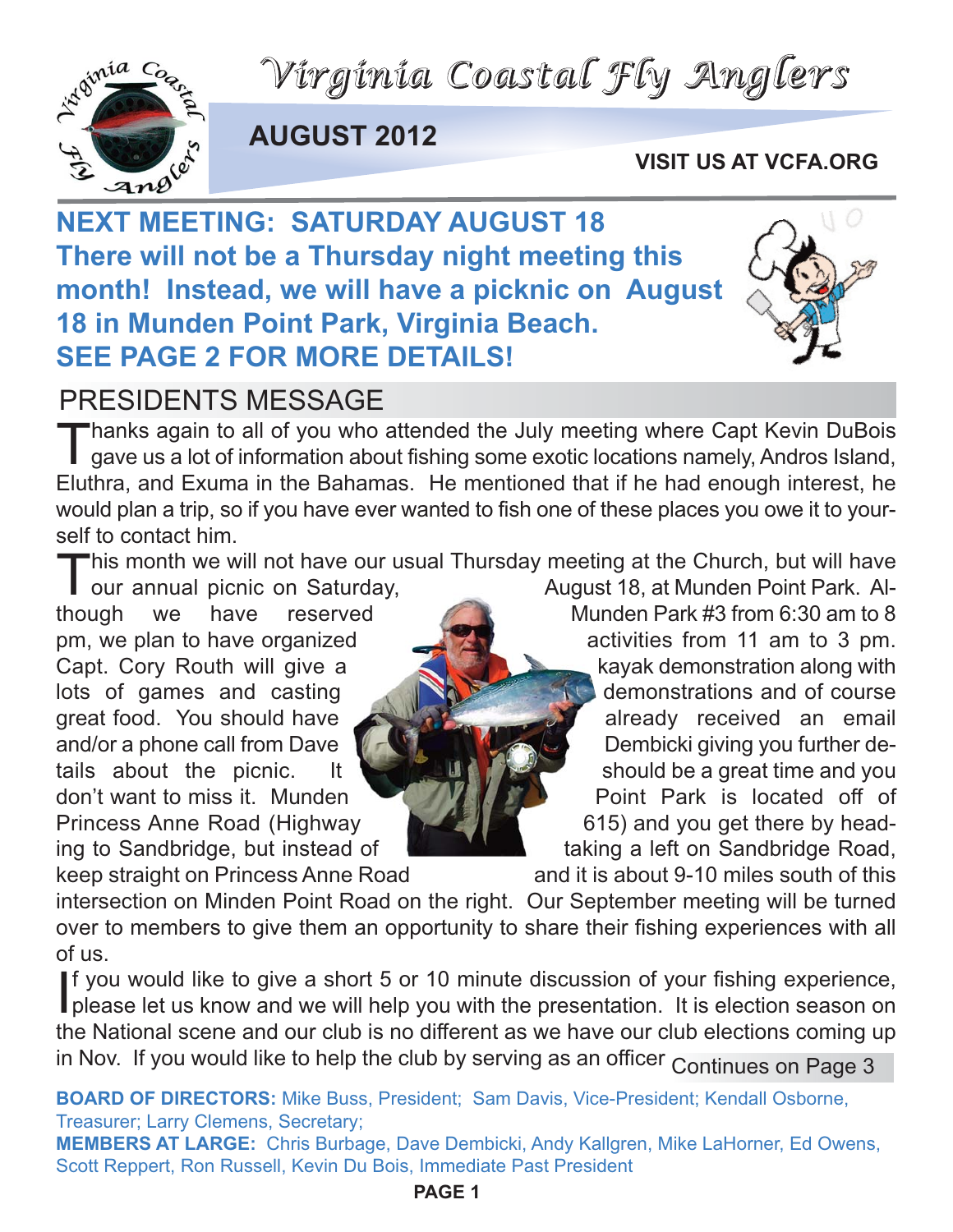# FOOD. FRIENDS. FUN



VCFA's annual picnic will be on Aug. 18th at Munden Point Park in Virginia Beach. The event is scheduled from 10:00 AM to 3:00 PM

To be successful, any event needs participants so please contact us as soon as possible to let us know if you will be coming, if you will be bringing a guest (friends and family are welcome) and if you have a favorite dish you'd like to bring.

For those of you who are not arriving early to fish, kayak, etc., we will be set up at<br>one of the picnic shelters at approx 10 AM and plan to start eating at noon. To<br>RSVP please contact **Dave Dembicki** by either e-mail or  $\Gamma$  one of the picnic shelters at approx 10 AM and plan to start eating at noon. To **Dembicki** by either e-mail **(dembickidm@yahoo.com, 757-288-2260**). Additional information is available from the clubs website (www.VCFA.org) and by clicking on the club calendar. Looking forward to seeing you there!

### **Corey Routh will be at the park to demonstrate fishing, kyak skills and safety!**

VCFA has reserved site #3 for the entire day (0630 to 2000). Although we have tentatively set a time of 11A to 3P there is nothing to prevent us from arriving earlier or staying later.

#### **\*\*\*There is no charge to attend this event!\*\*\***

- 1. There is no electricity available at the site.
- 2. There is no charge to launch a kayak or canoe. The charge to launch a boat, jet ski, etc., is \$7.
- 3. Games: Corn Hole, Horse Shoes, Ladder Golf

## MAPS http://maps.google.com/maps?q=Munden+Point+Park&hl=en)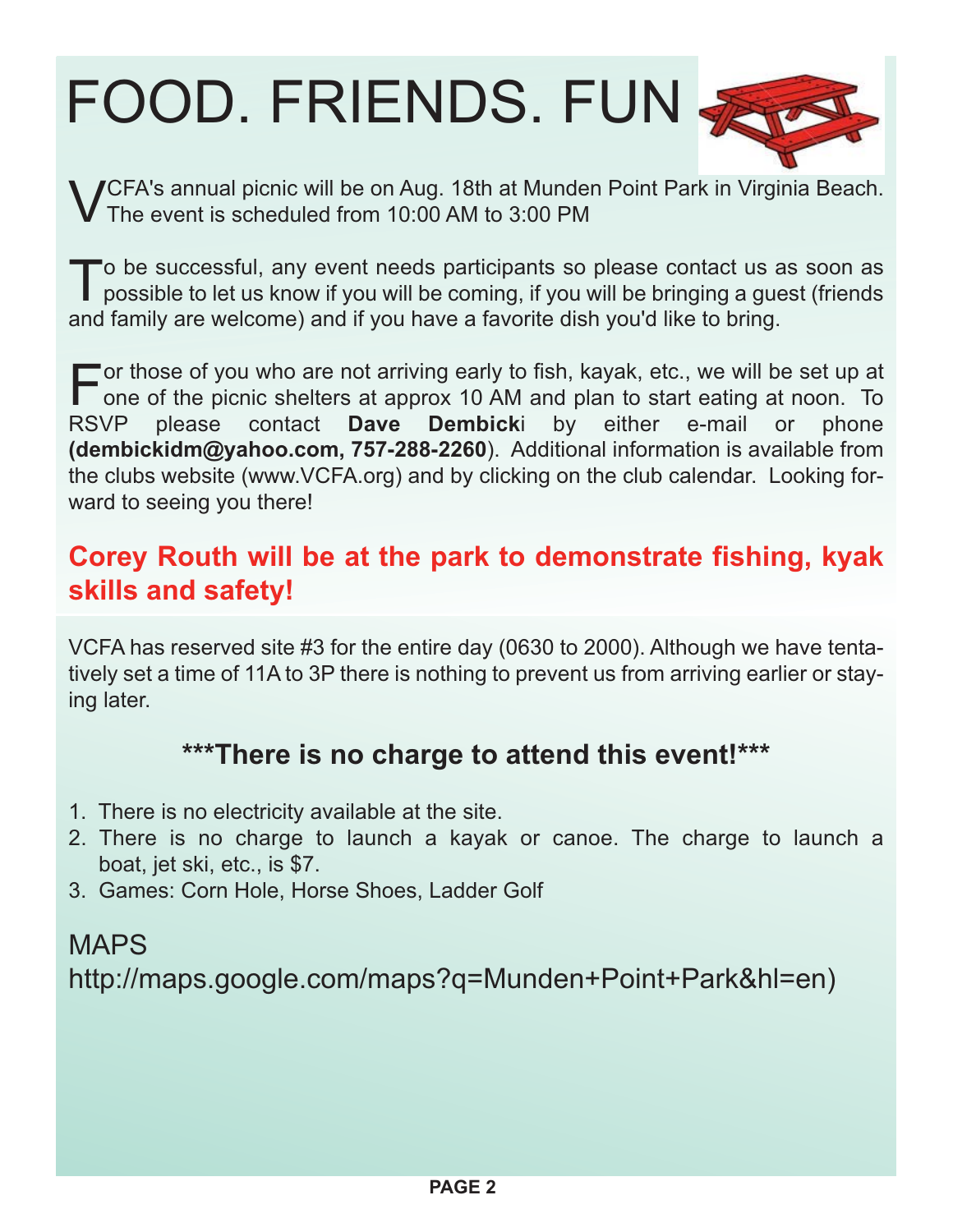PRESIDENTS MESSAGE (Continued from page 1)

or a board member, please let us know.

Our summer fishing patterns are well underway with fish everywhere. A good source<br>of current information on our fishing scene is Dr. Julie Ball's web site, www.drjball.com. She puts out a weekly fishing report every Friday and has some very good information. But you still need to get out if you want to get in on any of this action. So call a buddy and go fishing! Don't forget to post your results on our Facebook page and give us a report at our next meeting. Don't forget the picnic and I hope to see all of you there! Until then, thanks and tight lines to all!

#### Mike Buss

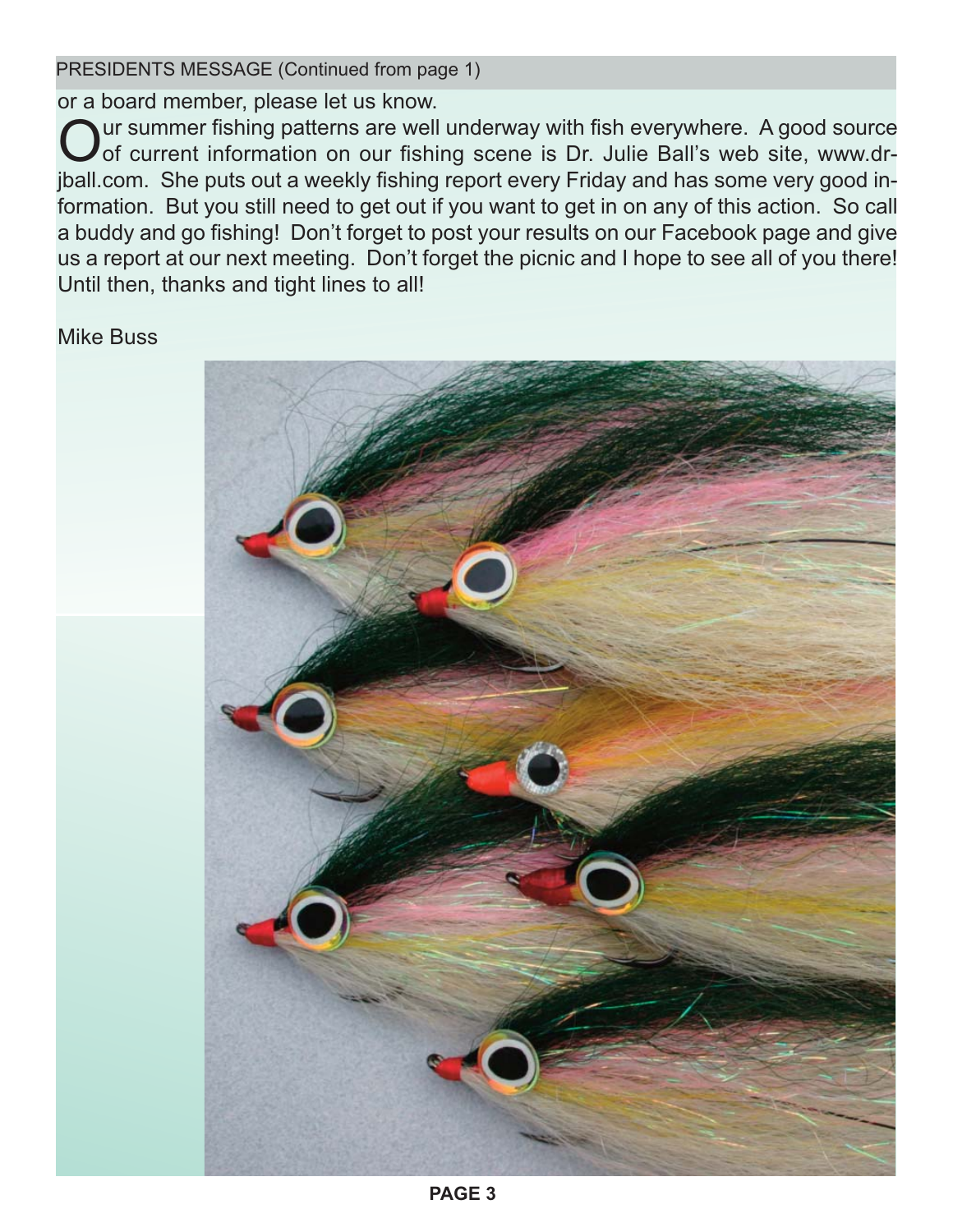# **FISHING REPORTS**



It's been a tough summer for me getting out. Getting my traler in shape was a major three week project that kept me off the water for most of the time. When I finally did get out, the Algae Bloom was tremendous - the worst I have ever seen. Sam Davis did get a shark on the first trip, 40 minutes of fishing before a major storm blew us off the water. The next day, we headed out to several locatons and saw 5 inch

Menhaden everywhere you looked and pods of dolphins inhaling them. We did not see or catch anything the whole day. Still, some folks are finding sporatic fish throughout the bay, particularly the CBBT. Sheapshead and Spadefish are around. An occassonal black and red drum are caught.

Croakers around the first Island have been abundant and large. Two members fished the "Secret Shore" and have had a good year for tarpon in the 100 pound class.

Carl Allen made a trip to Alaska and shared his trip on the next page with a small write up and pictures.

As September nears, I look forward to the cooler temperatures and hopfully, active feeding of hungry fish. Until then, it's good to be on the water and see mother nature doing her thing!





The Eastern Shore is paying off for a couple members of the club seeing these beauties in the 100 pound class range. 4 jumped and 2 landed

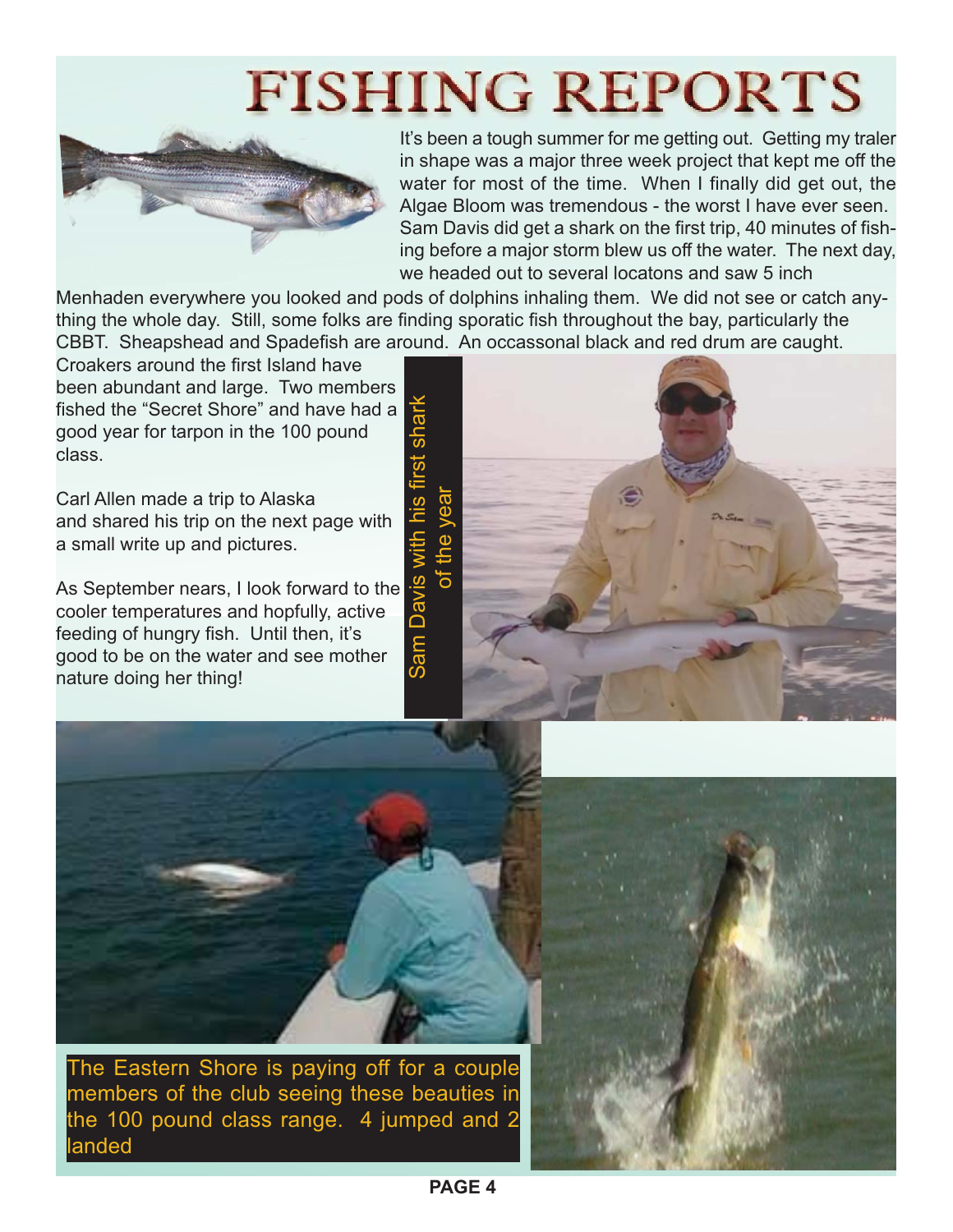

Some pic's from my week at Brooks River/Camp/Lodge - Katmai NP, Alaska - right off the floatplane everyone attends NPS "Bear School", for real & with a test. We stayed in the NP Campground protected by an electric fence:) from June 5-12, 2012 - June 8th at 12:01 A.M. was the opening of rainbow trout fly-fishing season in Brooks River. June 6th was the 100th Anniversary of Novarupta's 1912 eruption - largest in the 20th Century. June 7th we ventured into the Valley of 10,000 Smokes for a day tour, then on to the Brooks River to wet a line at midnight. The bears were not there in mass - no salmon run until July-August; however, we did have 11 sightings during the early part of our week. 2 bear encounters within 20-25 yards. Beautiful River, Falls, great rainbow trout fishing, scenery and wilderness. On 2 occassions we walked to Brooks Falls and watched a BBC crew set-up & install cameras for a BBC recording effort, program to air next summer. NOW!!!, You can view a "live-cam" of the Falls & bears catching salmon: check-out http://explore.org/